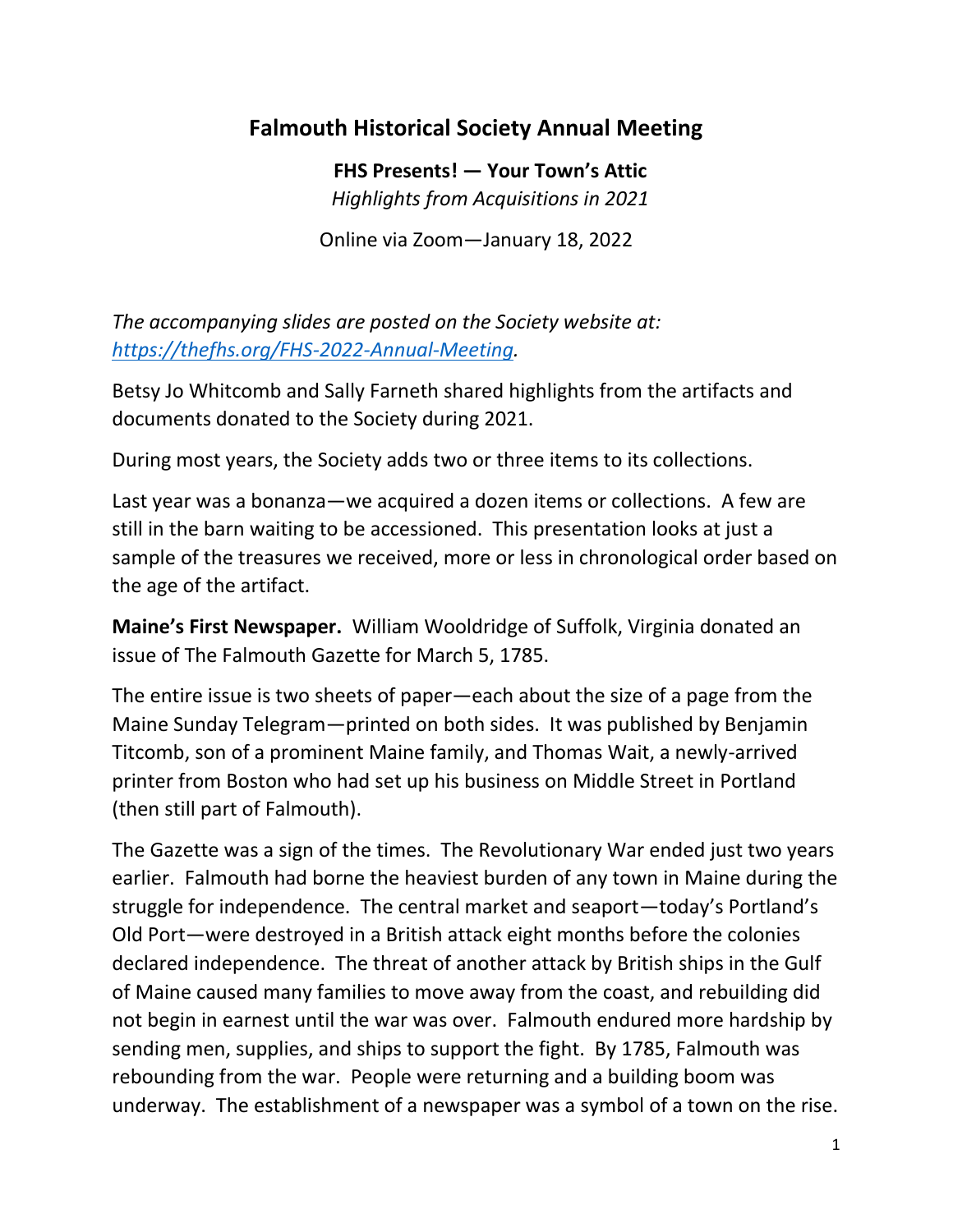It would be hard to overstate the importance of this paper on Maine's frontier. People in small towns would join together to purchase a subscription. Each issue—filled with news of the outside world—would be passed from family to family and then saved.

You can view our copy of The Falmouth Gazette on the Society website under "Retrospective."

**Found in the Attic.** Deena Ball of Falmouth donated items found in the attic of her home.

The "Old Parsonage" was built in the early 1800s, just a stone's throw from the new meetinghouse for what was then Third Parish and later became First Congregational Church. For many of the 210+ years the house has stood on Falmouth Road, it served as the residence for the pastor.

The items discovered in the attic include three shoes, a bonnet, a gin bottle, and a perfume bottle. They date to the mid-19<sup>th</sup> century.

In 1842, Giles Merrill, a housewright, purchased the Parsonage from a former minister. Giles died in 1849, and the house was purchased from his estate in 1856. It underwent a major renovation before being put back into service as a parsonage. Some of the artifacts may be from the Merrill family.

Concealing old shoes in a home to ward off evil spirits—especially witches—was common practice in England. Immigrants brought this practice to America where it continued until the early 20th century.

**Farm Tools.** Emma Anderson of Falmouth donated farm tools and other items belonging to John Williams, her great-grandfather.

Reverend Ebenezer Williams came to "New Casco" around 1765 to serve as the minister at Third Parish on what is now Lunt Road. "New Casco" was the name for the part of Ancient Falmouth now called Falmouth Foreside. Portland's Old Port was "Old Casco."

Rev. Ebenezer's descendants lived in a farm on what is now the parking lot in front of Ricetta's restaurant until 1945. US Route One had been Foreside Road, the present-day Route 88. When the "new" Route One was built at the end of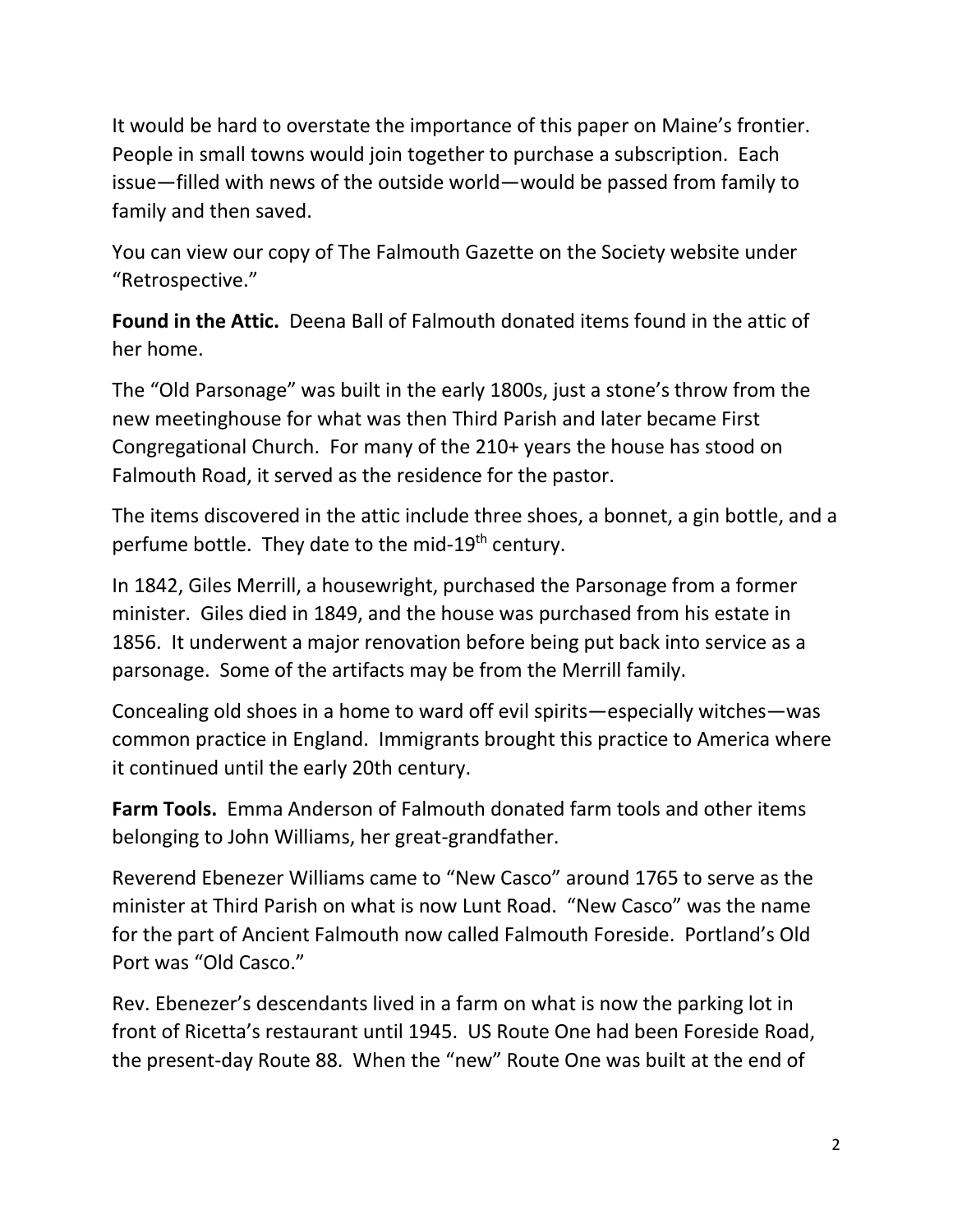WWII, it bisected the farm and Roger Williams, John's son, sold it and moved to a new home a few hundred yards up the road.

The donated artifacts included another yoke for our collection plus two different kinds of tools we didn't have: haying and smithing.

These serve as examples of self-sufficiency in a late 19th century farming community.

**The Schoolmaster.** William and Joan Moulton of Falmouth donated a pair of framed portraits of William's great-great grandparents: David and Mehitable Moulton.

David Moulton was schoolmaster at Falmouth Corners School (District 3) during the latter part of the 19th century. The building is now a private garage at 14 Middle Road, but the more recognizable front of the old schoolhouse faces Falmouth Road (it is the lot with all the lobster traps).

Falmouth was then a farming community of about 1,600 souls. As a teacher and supervisor of schools who was also a selectman and active in town affairs, David Moulton was a prominent member of the community who left an enduring mark on Falmouth.

His stern visage in the photo is reflected in the tone of his reports to the town on the state of the schools. He was clearly a man of strong convictions and one of the first educators in Falmouth to undergo formal training as a schoolteacher.

His son and granddaughter also made significant contributions to the town.

**The Schoolhouse Bell**. The estate of the late Beverley Knudsen, a member of the Society, donated the bell from the Graves School.

Prior to 1880, the Presumpscot Fall School (District 5), in what is now known as the Pleasant Hill neighborhood, was a small brick building on Pleasant Hill Road.

Crispus Graves was an elderly and eccentric man who lived in East Deering. He was impressed by the deportment of the students at Schoolhouse # 3. He died in 1879 and left his estate to the school.

A new and larger single-story wooden schoolhouse was built in 1880 and named after its benefactor. A second story was soon added. For a while, the second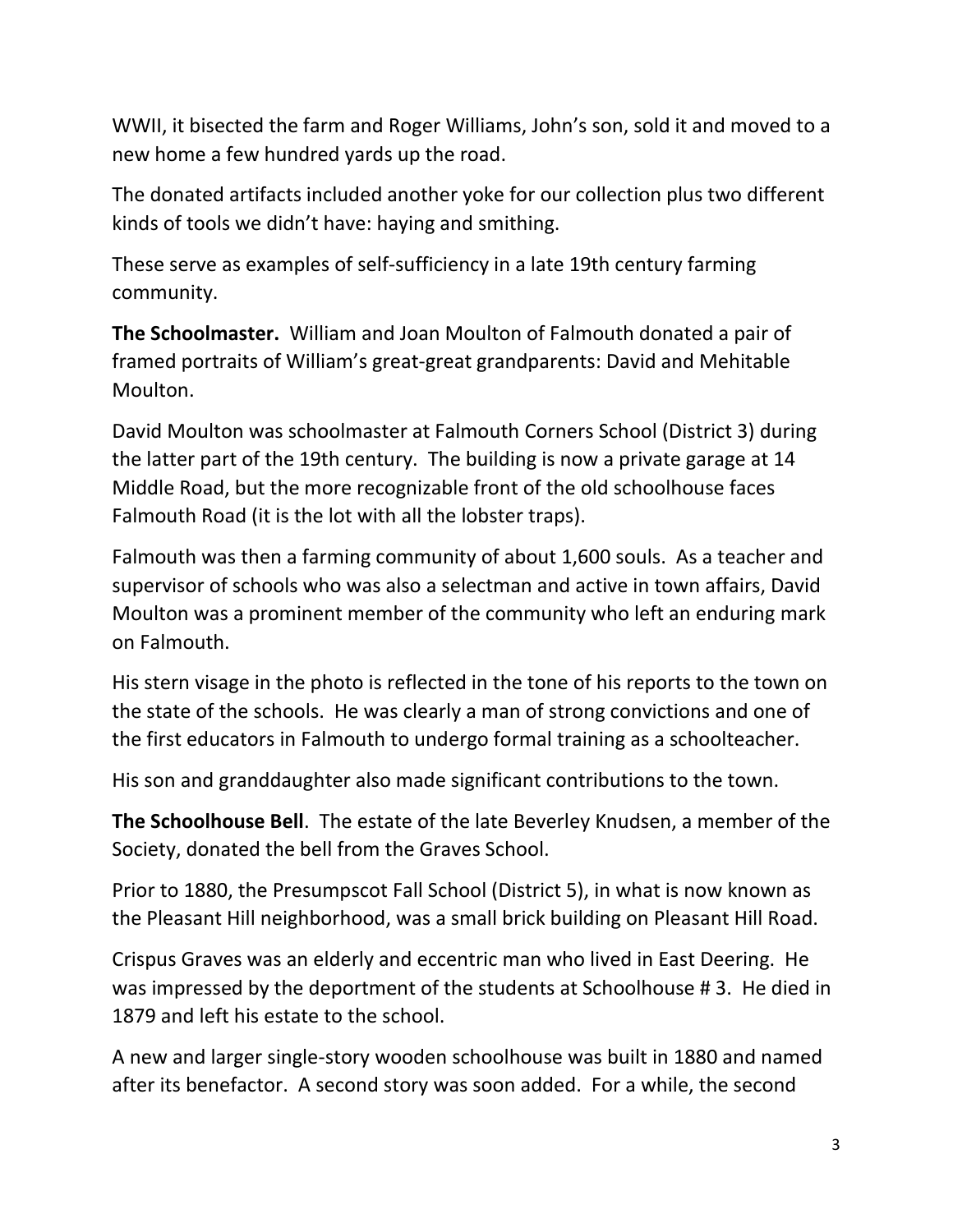floor was used as a high school but later housed the "grammar school" for grades five through eight, while the "primary school" for grades one through four were on the first floor.

There was one problem. The schoolhouse didn't have a bell. Students took up a collection and, around 1911, Miss Anna Colley, the schoolmistress, ordered a bell from the Sears Roebuck catalog.

The school district was consolidated in 1945 and the building ceased being used as a schoolhouse. The building was sold in 1975 and is now a private residence.

**Athletic Plaques.** Jeff Scher of Falmouth donated nine athletic plaques that had been mounted in his home.

The plaques were awarded to Falmouth High School teams for victories in championship matches for a variety of sports during the 1930s. At the time, teams from area high schools would compete in the "Triple-C," the Cumberland County Conference. Champions would go on to compete in the state matches.

One of the previous owners of the house had worked for Falmouth Schools around the time the high school moved from Middle Road to Woodville and may have rescued the plaques from the dumpster

We're checking with the school to see if they want to display any of the plaques. They are too large (more than 2 feet tall) to fit in a display case.

**Town Maps.** Emma Anderson of Falmouth donated old maps that had belonged to her father, Roger Williams, a former director of public works and fire chief.

If there is one topic even more boring than financial reports, it is infrastructure: bridges, roads, and utilities. However, where infrastructure goes, homes and people soon follow. The buildout of infrastructure—starting with the first bridges over the Presumpscot and early county roads—is the story of Falmouth.

That is why your town's historical society is so excited to receive documents our public works department no longer needs. Their maps and surveys are a time machine with detailed snapshots of Falmouth in bygone years.

Roger Williams had been Falmouth's director of Public Works in the 1950s, a period when Falmouth was making the transition from farming community to